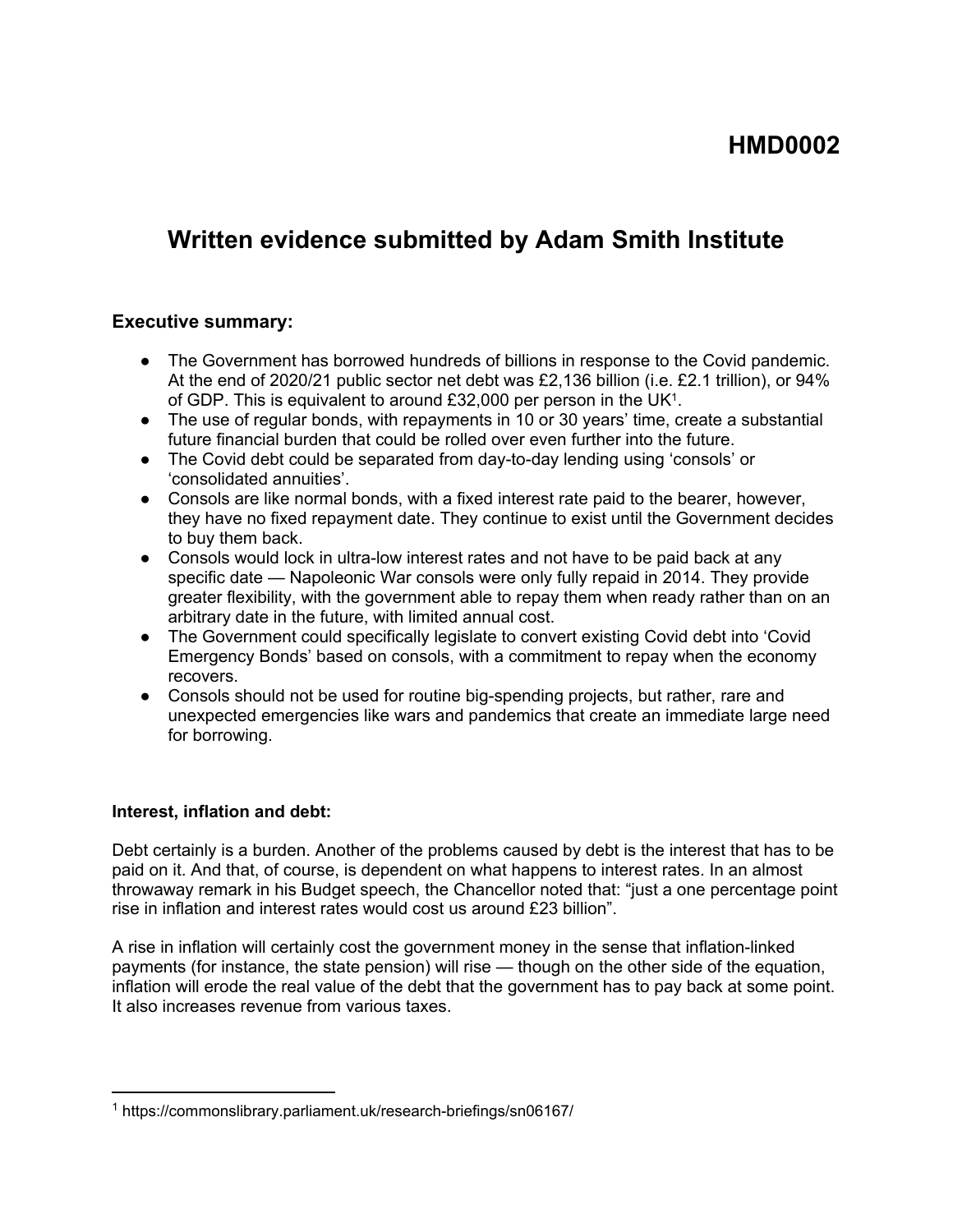However, the real killer for the government is a rise in interest rates. And on that point, the Government has compounded its own problems with a massive own goal—and a badly missed opportunity.

When a government borrows, it issues bonds. Bonds are IOUs. Each bond carries a promise to pay a certain sum, expressed in pounds, every year. This sum is calculated to reflect the interest rate that is appropriate to the particular type of bond at the moment of its issue. As an example, let us assume for simplicity that the interest rate appropriate to UK government 10 year bonds is 1% (in fact, at the time of writing, it is 0.8%). Then for each bond worth £100 issued today, the government will pay the owner the promised  $£1$  every year. And after 10 years, the government is pledged to repay the whole original £100.

Once the government has issued a bond, what it has agreed to pay is the same fixed sum (in this case  $£1$ ) every year. That figure stays the same, regardless of what happens to interest rates. Changes in interest rates, therefore, will not affect how much the government has to pay — but only until the time comes to repay the bond. Then, a problem arises, for the simple reason that most governments never actually repay their debt. What they do instead is issue new bonds to the same value as the ones they are repaying at the end of those bonds' term (in this case, 10 years).

The government then uses the money raised from the new batch of bonds to repay the amount due on the old batch (in this case, again, £100). And at that stage, as in the first round, the annual payment on the new bond needs to reflect the interest rate that then prevails.

This is a problem, because, at the moment, interest rates (not just in Britain, but in most of the world) are extremely low. Indeed, they are at levels lower than we have ever seen before. By the time that any bonds issued in 2021 need to be rolled over, interest rates will almost certainly be higher, and probably much higher, than they are today. So, the annual payments on those bonds will have to reflect that. These higher annual payments will then add to the government's (and thus the taxpayers') borrowing costs.

Interest rates rise for two reasons: **o**One is when the Bank of England raises Bank Rate in order to rein in inflation. (By making borrowing more expensive and saving more attractive, higher interest rates slow people's spending, dampening businesses' ability to raise prices.) The other reason that interest rates rise is when markets worry about higher inflation and either expect or want the Bank to raise Bank Rate. They then push up long-term interest rates. And nobody expects today's historically low interest rates to stay low in perpetuity. The Bank cannot hold back the tide forever.

Deeply indebted government like that of the UK certainly does not want higher interest rates. But with inflation, the situation is not quite as clear. In fact, there is quite a strong reason to suppose that the government does want higher inflation.

That is because government debt is a fixed sum: a £100 IOU remains a £100 IOU for its duration. But if the government borrows £100 today and repays it in ten years, any inflation over that time will erode the value of that £100. As hinted above, this means that the government will be repaying it in devalued money. Quite simply, £100 will be worth less in ten years' time than it is today.

It is remarkable how even quite modest annual inflation can make a big difference on this score. For example, if inflation is just 2% every year for ten years, the £100 that is due to be repaid a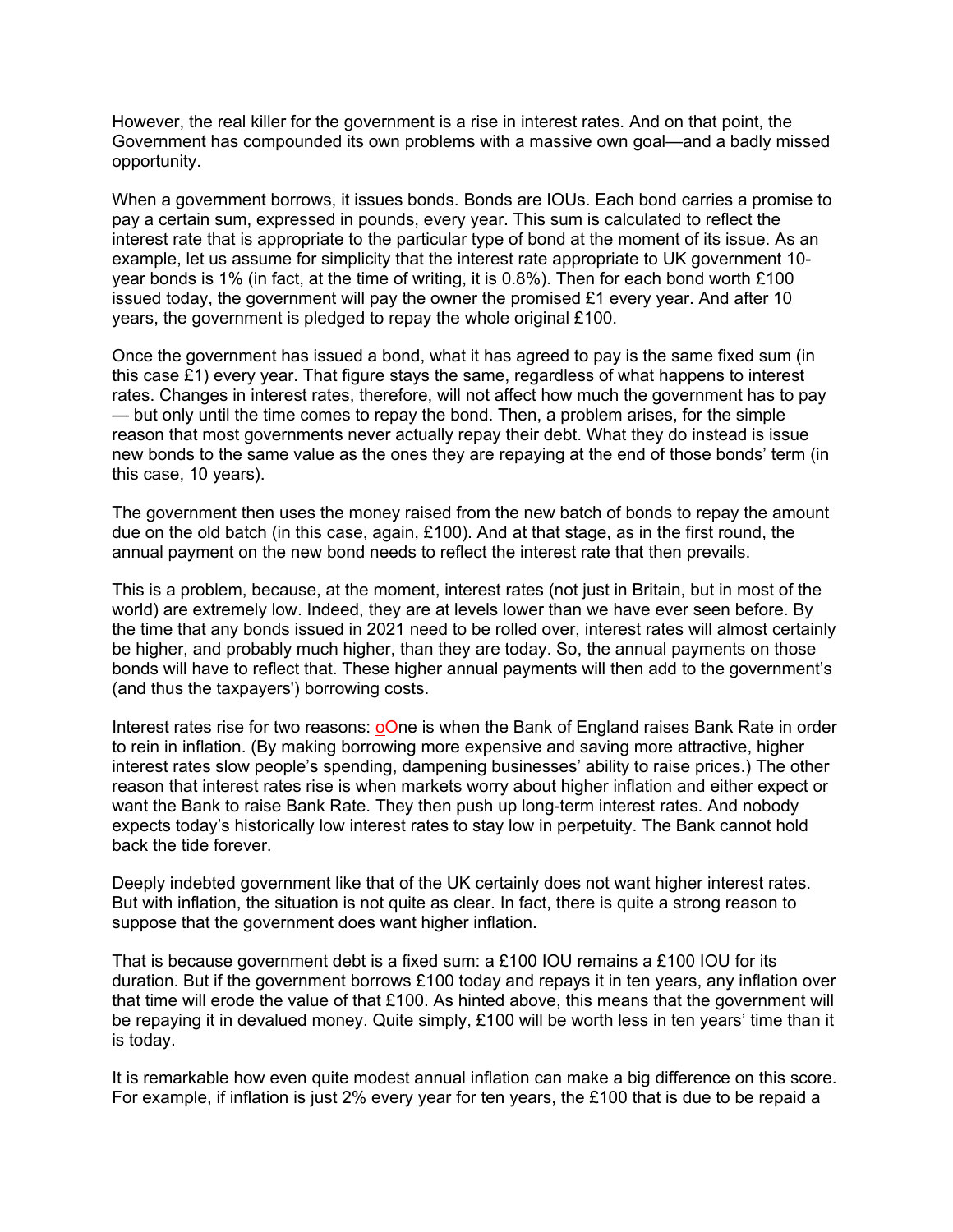decade from now becomes worth just £83 in today's money. At higher inflation rates, the effect of inflation is even more profound. If annual inflation rose to 5%, for example, the original £100 would only be worth £63 in today's money. So, the government would be paying off its debts very cheaply. The inflation would have relieved the government of more than a third of its obligations to bondholders.

#### **The cost of the pandemic:**

This brings us back to the issue of the Government's entirely avoidable mistake: namely, how it handles the very large sums it borrowed in order to deal with the effects of the pandemic.

It should be said at once that, though one might quibble about some aspects of government spending on pandemic policy (remember the 'world-beating' track and trace system?), the pandemic, like a war, was one of those few occasions when massive extra government spending is both necessary and generally justified.

Even so, just like wartime spending, this money must come from somewhere, and must be repaid somehow. And given the sums that the UK Government has borrowed as a result of the pandemic, it has been left with a very large amount of money to find. Indeed, the additional borrowing that the Government has under- taken because of the Covid emergency is in the region of £550 billion — equivalent to around £20,000 for every household in the country.

In 2020/21 for example, an extra £244 billion went on furlough payments, grants, loans and other support for workers and businesses, while £83 billion more was needed to make up for the Government's lower lockdown tax revenues and higher welfare spending. For 2021/22, the additional borrowing is expected to hit £183 billion — though it could be more if the economy is slow to recover. In addition, further borrowing may be needed to clear the National Health Service treatment waiting lists that have resulted from the NHS being focused on Covid.

First, total government debt has hit a peacetime record, reaching a total of £2.2 trillion in August, equivalent to 97% of the nation's annual earnings. That of course is much less than the 249% it hit at the end of WWII, but we still have seen nothing like it since the 1950s. Second, every £1 billion that is paid out in interest on debts, as the Chancellor hinted in his Budget remark, is another £1 billion that isn't available to spend on schools, hospitals, so- cial care, defence, policing, roads and other public services — seriously restricting the Government's freedom of movement.

Third, a large debt overhang like this gets in the way of sensible policymaking. That is because it confuses the exceptional, 1-in-100-year emergency borrowing for the pandemic with the normal ups and downs of the public finances. This in turn poisons the public debate: it becomes too easy to ridicule Mr Sunak for his famous promise to 'balance the books'. And it also becomes easy for critics to crow that debt has doubled since Labour left office in 2010 (while conveniently forget- ting the exceptional circumstances behind the rise). Such a large debt overhang mitigates against good financial policy too: even prudent governments might give up in despair of ever repaying a debt of over £2 trillion; and equally, less prudent governments might imagine that adding another £50 billion or £100 billion more borrowing onto that does not matter very much. But it does.

We need to 'isolate' the Covid 'war debt' so that it does not get mixed up with the normal public finances and the everyday policy planning. And, at the same time, so that the repayment of this exceptional debt can be postponed until the economy is in much better shape to bear it.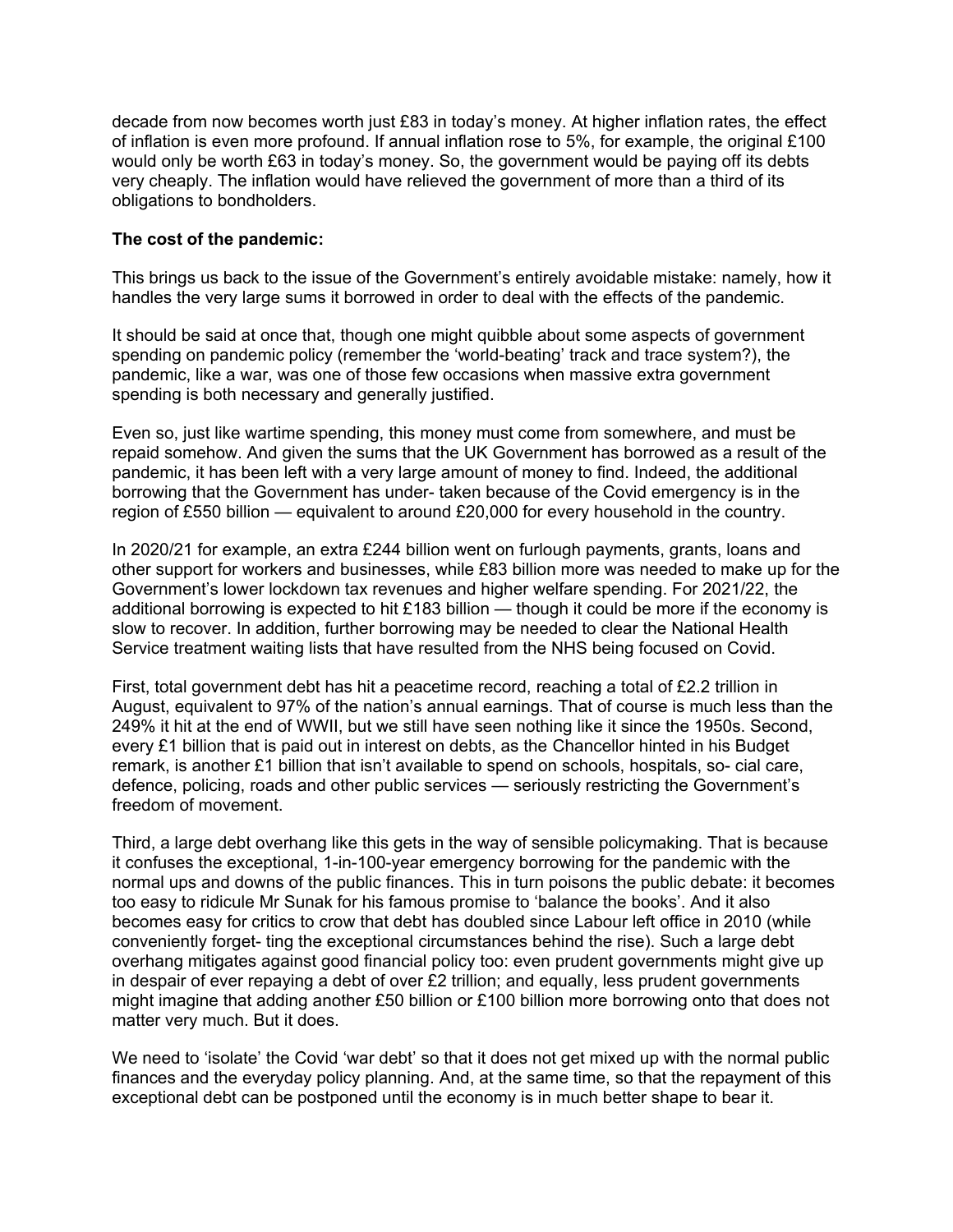#### **Options to be avoided:**

There are various ways of dealing with this problem, including some options that, on inspection, are best avoided.

For example, the government could offer special 'Covid Bonds' which pay interest only after (say) 30 years. But since the interest foregone would be rolled up in the value of the bonds, by then, the capital cost of the bonds would have soared, and repaying them would have become an even bigger and more expensive headache. Alternatively, the government might repay (say) 1 in 30 of the bonds each year, which would help to spread the burden. But that still leaves a big debt shadow over the public finances. A third option sometimes mooted is that the government should simply get the Bank of England to tear up all the Treasury IOUs it is holding — but that amounts to a sovereign debt default many times bigger than we have seen from Mexico, Russia, Argentina, Ecuador, and Greece in the past. As well as the reputational damage, such a default would make it harder, or costlier, for the government to borrow in the future.

#### **A potential solution:**

The first thing we need to do is to accept that the extra borrowing taken on to fight Covid was akin to a 'war debt' — borrowing caused by a 1-in-100-year emergency — and that repaying it is going to take a very long time.

Then, we should deal with it just like past wars and other national emergencies have been dealt with — by issuing a special kind of government IOU called consols.

Consols are a tried and tested way of dealing with exceptional debt. In fact, Britain first used them back in 1751 to pay for the War of Austrian Succession, and they were used again to finance the Napoleonic Wars. Winston Churchill, when Chancellor, used them in 1927 to refinance debt taken on in WWI. Other countries have occasionally used them as well.

The name consols comes from 'consolidated annuities'. They are government securities, like the normal 10-year or 30-year bonds that the government issues, except that they have no fixed repayment (or 'redemption') date. They continue to exist, year after year, until the government decides to buy them back. The advantage is that this repayment need not happen any time soon: in fact, the Napoleonic War consols were only fully repaid in 2014. In the meantime, just like normal bonds, consols pay their holders a fixed cash sum every year — maybe a little more than today's 30-year bonds, say around £1.50 a year on a £100 bond.

#### **The benefits:**

There are powerful advantages in adopting this strategy.

First, the government does not have to worry about repaying its exceptional debts — in this case the Covid £550 billion — in 10 or 30 years' time. Nor would it be obliged to issue a second round of IOUs to roll over that debt should the public finances happen to still be tight at that particular moment. Instead, it can repay some or all of the debt at any time, as and when it feels that the economy is strong enough.

Second, consols lock in today's ultra-low interest rates. Maybe £1.50 a year forever seems a pretty good deal on a £100 investment right now, when interest rates are so low — particularly for pension funds and other long-term investors who seek to have a secure and steady income